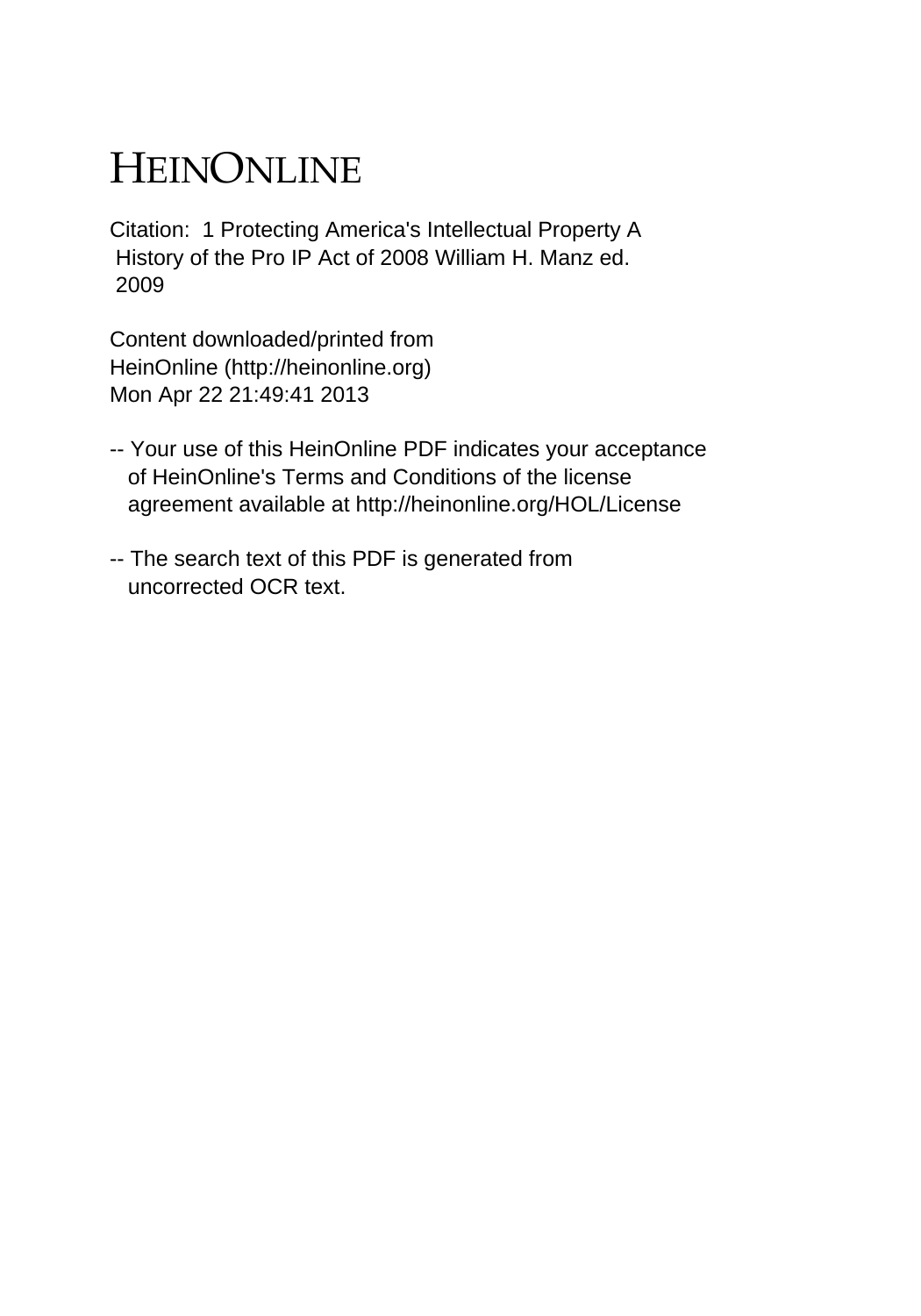# **LEGISLATIVE CHRONOLOGY**

#### Sept. **25, 2007**

H.R. 4270 introduced by Rep. Conyers.

# May 5, 2008

H.R. 4270 reported as amended.

#### May 8, 2008

H.R. 4270 passed by House, 410-11.

# May 12, 2008

H.R. 4270 received in the Senate and referred to the Judiciary Committee.

#### July 24, 2008

S. 3325 introduced by Sen. Leahy.

#### Sept. 25, 2008

S. 3325 reported with amendments (no written report).

### Sept. 26, 2008

S. 3325 passed by Senate by unanimous consent.

#### Sept. 28, 2008

**S.** 3325 passed by House, 381-41.

#### Oct. 2, **2008**

**S. 3325** presented to the President.

#### Oct. **13, 2008**

**S. 3325** signed **by** the President; became Pub. L. No. 110-403.

vii